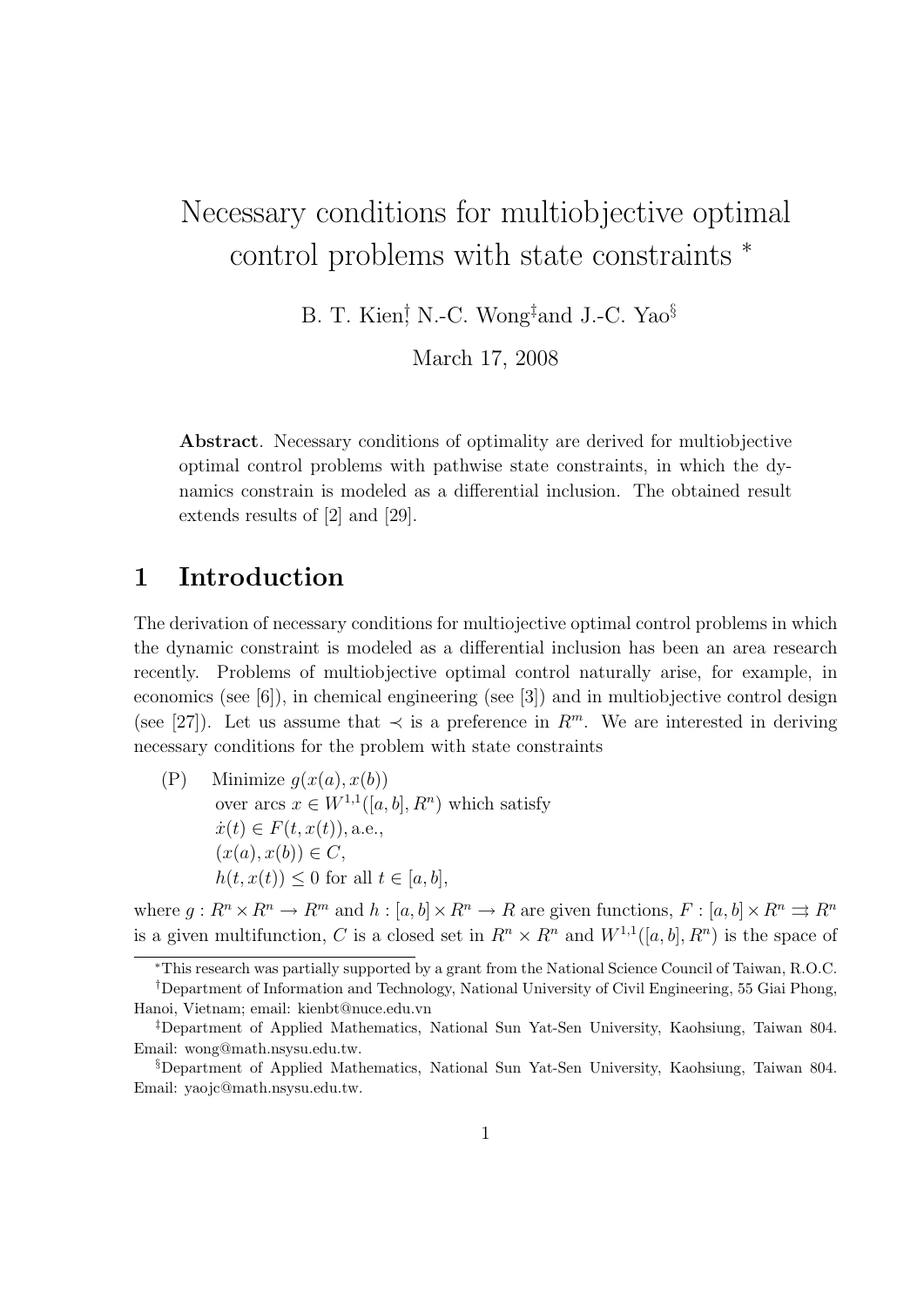absolutely continuous functions  $x : [a, b] \to R^n$  with the norm  $||x||_{1,1} := |x(a)| + \int_a^b |\dot{x}(t)| dt$ , in which  $|\cdot|$  denotes the norm in  $R^n$ .

An arc  $x \in W^{1,1}([a, b], R^n)$  is called a feasible trajectory for (P) if it holds  $\dot{x}(t) \in$  $F(t, x(t))$  a.e., $t \in [a, b]$ ,  $(x(a), x(b)) \in C$  and  $h(t, x(t) \leq 0$  for all  $t \in [a, b]$ . We say that a feasible trajectory  $\bar{x}$  is a local solution of (P) if there do not exist any feasible trajectory x with  $||x - x_*||_{1,1} \leq \epsilon$  such that  $g(x(a), x(b)) \prec g(\overline{x}(a), \overline{x}(b))$  for some  $\epsilon > 0$ .

In the scalar case  $(m=1)$ , there are several papers dealing with necessary conditions of the Euler-Lagrange type for (P). The generalized Euler-Lagrange condition was first established by Mordukhovich [16] for problems governed by nonconvex, compact-valued and Lipschitzian differential inclusions on the fixed time interval, where the notion  $W^{1,1}$ local minimizer was studied under the name *intermediate local minimizers*, which are different from the classical notions of weak and strong local minimizer in variational and optimal control problems. This result was extended later by [15] to free-time problems. Further extensions for unbounded differential inclusions were given by Ioffe [9], Loewen and Rockafellar [11], Vinter and Zheng [26] for problems with unbounded differential inclusions on the fixed time interval and then by Vinter and Zheng [24] and Vinter [23] for free-time problems.

Recently, Zhu [29] had established a result on the Hamiltonian necessary conditions for a nonsmooth multiojective optimal control problem with endpoint constraints involving regular preferences. This result was extended by Bellaassali and Jourani [2]. Based on an analysis of Ioffe's scheme [9], as it was mentioned, [2] obtained a interesting result on necessary conditions for multiobjective optimal control problems. However, [2] and [29] considered only optimal problems, where state constraints are free.

The aim of this paper is to derive necessary conditions for (P) in the presence of state constraints. In order to obtain the necessary conditions for (P), we will use a variant of Ioffe's scheme to reduce the problem to the scalar case. We then apply the Ekeland principle and necessary conditions of the Bolza problem in the same way as in [2] and [25] to derive necessary conditions for (P). Our obtained result extends results of [2] and [29] in the vector case, and some preceding result for the scalar case.

The rest of the paper contains two sections. In Section 2 we present some notions and auxiliary results involving our problem. Section 3 is devoted to the main theorem where a detailed proof is provided.

### 2 Preliminaries and auxiliary results

Throughout this paper  $R_{\infty}$  stands for  $R \cup \{+\infty\}$  and B stands for the closed unit ball in  $R^n$ .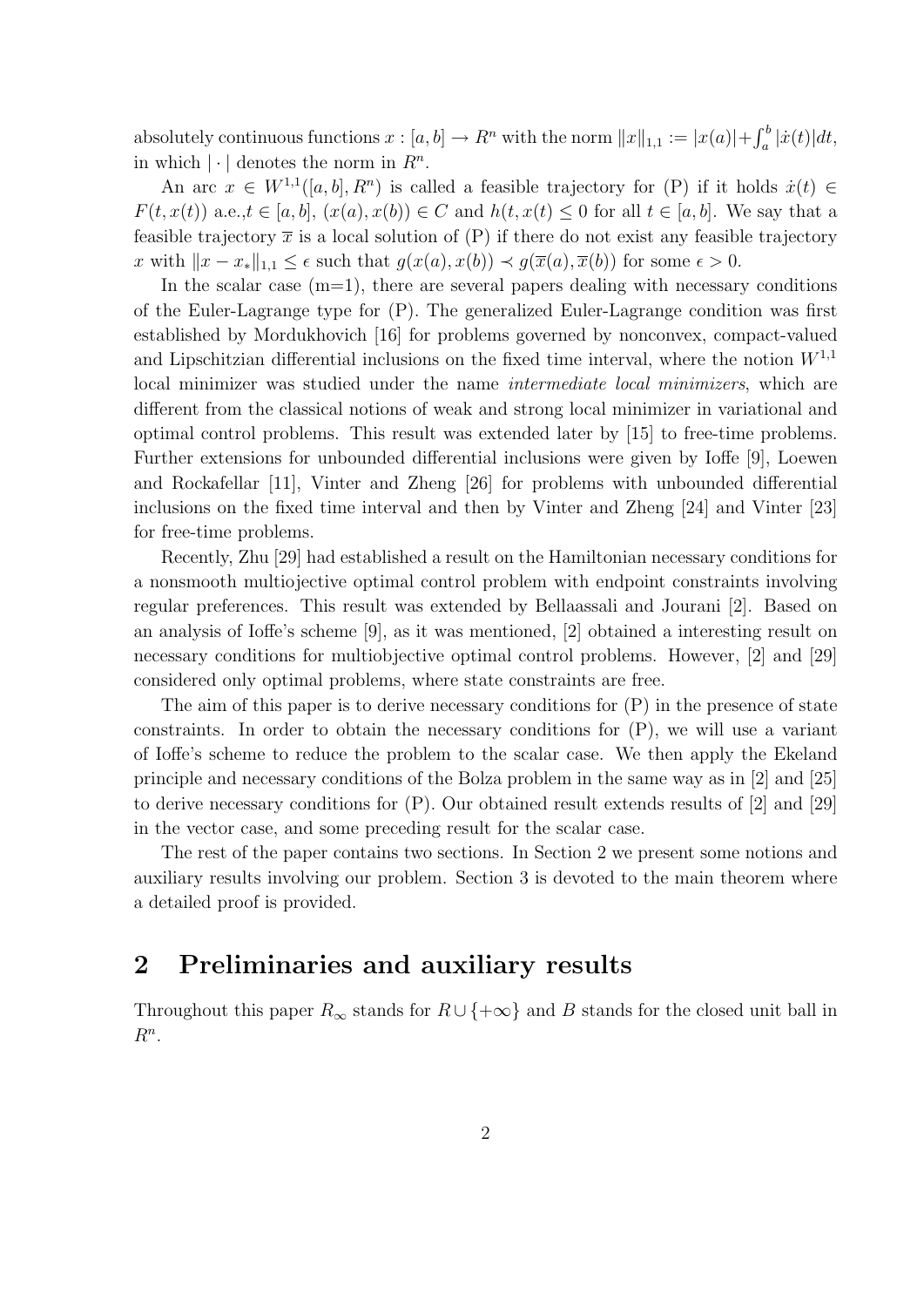Let  $\Gamma: R^n \rightrightarrows R^n$  be a set-valued mapping. The notation

$$
\limsup_{x \to \overline{x}} \Gamma(x) := \{ x^* \in R^n : \exists x_k \to \overline{x}, x_k^* \to x^* \text{with } x_k^* \in \Gamma(x_k) \}
$$

signifies the sequential Painlevé-Kuratowski upper limit of  $\Gamma$  at a point  $\overline{x} \in R^n$ . The set

$$
Gph\Gamma := \{(x, y) \in R^n \times R^n : y \in \Gamma(x)\}\
$$

is called the graph of Γ.

Take a closed set  $A \subset \mathbb{R}^n$  and point  $x \in A$ . The set

$$
\hat{N}_A(x) := \{ x^* \in R^n : \limsup_{u \to x} \frac{\langle x^*, u - x \rangle}{\|u - x\|} \le 0 \}
$$

is called the Fréchet normal cone to A at x. Let  $\overline{x} \in A$ , the set

$$
N_A(\overline{x}) := \limsup_{x \to \overline{x}} \hat{N}_A(x)
$$

is the limiting normal cone to A at  $\overline{x}$ .

Given a lower semicontinuos function  $f: R^n \to R_\infty$  and a point  $x \in R^n$  such that  $f(x) < \infty$ , the limiting subdifferential of f at x is the set

$$
\partial f(x) = \{x^* : (x^*, -1) \in N_{epif}(x, f(x))\}.
$$

It is well know that if f is Lipschitz continuous around x with rank K then for any  $x^* \in \partial f(x)$ , one has  $||x^*|| \leq K$ . The limiting normal cone and limiting subdifferential were introduced by Mordukhovich [19]. We refer the reader to Chapter 1 in [13] for comprehensive comenmentaries. Further properties of limiting normal cone and limiting subdifferential can be founded in [13] and [4].

We now assume that Γ has closed values and define the function  $\rho_{\Gamma}: R^n \times R^n \to R$  by

$$
\rho_{\Gamma}(x, y) = d(y, \Gamma(x)) := \inf_{v \in \Gamma(x)} \|y - v\|.
$$

The following property of the subdifferential of  $\rho_F$  was first established by [22], will be needed in the next section.

**Lemma 2.1** Assume that GphF is closed and  $(\overline{x}, \overline{y}) \in \text{Gph}\Gamma$ . Then one has

$$
N_{\text{Gph}\Gamma}(\overline{x},\overline{y}) = \bigcup_{\lambda \geq 0} \lambda \partial \rho_{\Gamma}(\overline{x},\overline{y}).
$$

Moreover, if  $\rho_{\Gamma}(x, y) > 0$  and  $v \in \partial_y \rho_{\Gamma}(x, y)$  then there exists a point  $z \in \Pi_{\Gamma(x)}(y)$  such that  $v = \frac{y-z}{\|y-z\|}$  $\frac{y-z}{\|y-z\|}$ . Here  $\Pi_{\Gamma(x)}(y)$  is the set of metric projections of y onto  $\Gamma(x)$ .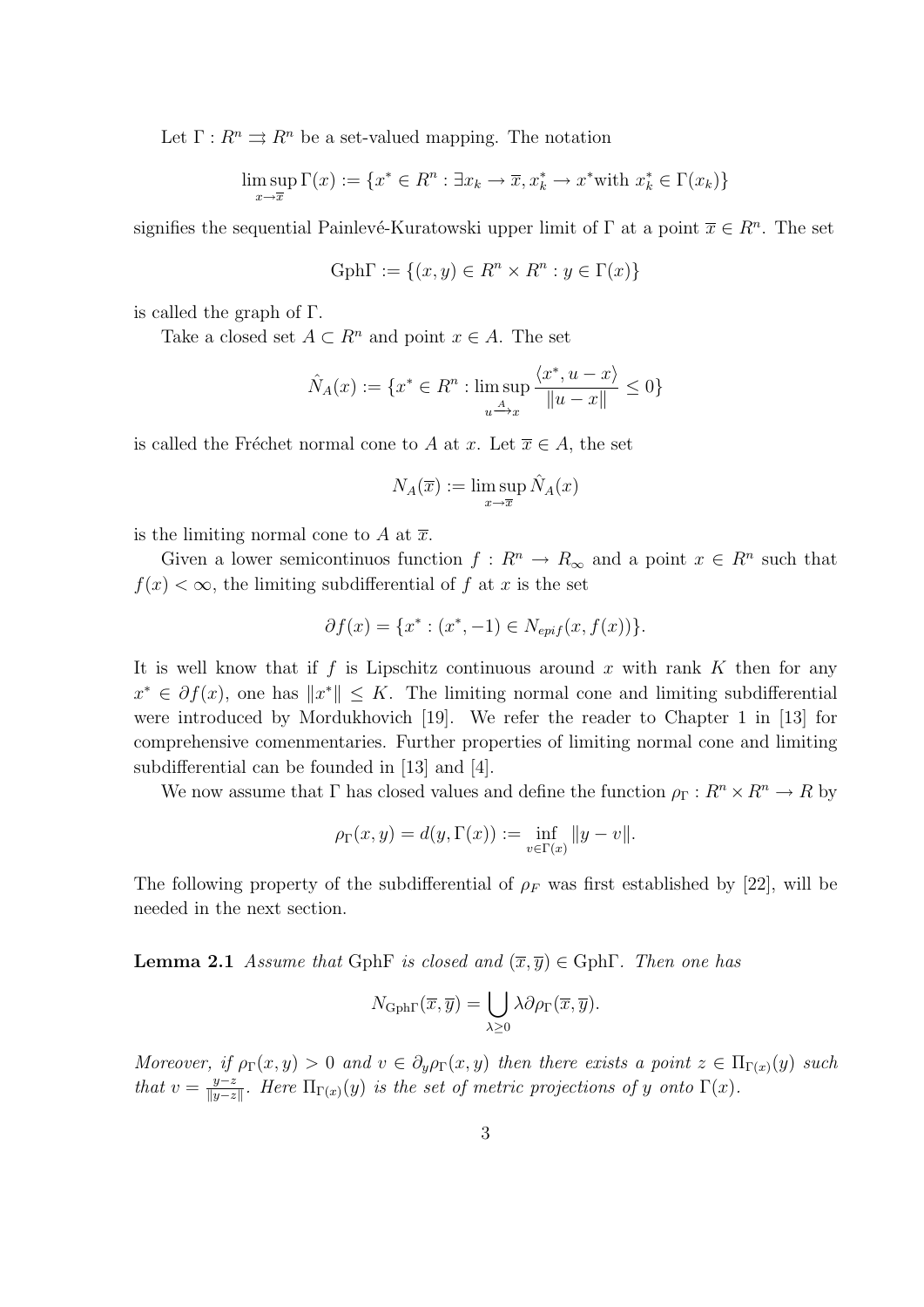The proof of Lemma 2.1 can also be found in [9], [13] and [25].

Let  $C[a, b]$  be the space of continuous functions on [a, b]. A linear function  $\mu$  on  $C[a, b]$ is called a positive Radon measure if  $\langle \mu, x \rangle \geq 0$  for all  $x \in C[a, b]$  satisfying  $x \geq 0$ . The set of all positive Radon measures will be denoted by  $C^{\oplus}[a, b]$ . It is clear that from the Radon-Riesz theorem (see [8, Theorem 3.4]) we can identify a positive Radon measure  $\mu$ with a Borel measure. Recall that a sequence  $\{\mu_n\}$  of positive Radon measures converges weakly<sup>\*</sup> to  $\mu$  if  $\int_a^b x(t)d\mu_n \to \int_a^b x(t)d\mu$  for all  $x \in C[a,b]$  with  $x \geq 0$ . We have the following familiar property of positive Radon measures.

**Lemma 2.2** Let  $\{\mu_n\}$  be a sequence of positive Radon measures. Assume that there exists a constant  $M > 0$  such that  $\|\mu_n\| \leq M$  for all n. Then there exists a subsequence  $\{\mu_{n_k}\}\$ which converges weakly<sup>\*</sup> to a positive Radon measure  $\mu$ .

The rest of this section is destined for some notion of preferences in  $\mathbb{R}^m$ .

The concept of a preference first appeared in the value theory of economics. In the area of multiobjective optimization and optimal control much research has been devoted to the weak Pareto solution and its generalizations. The preference relation between vectors  $x, y \in R^m$  in the sense of weak Pareto is defined by  $x \prec y$  if and only if  $x_i \leq y_i$ for  $i = 1, \ldots, m$  and at least one of the inequalities is strict. In other word  $x \prec y$  if and only if  $x - y \in K := \{z \in R^m : z \le 0\}$  and  $x \ne y$ . In this paper we will use more general preference relations for which necsseary conditions of the weak Pareto solution and its generalization can be derived and refined from our necessary conditions.

Let  $\prec$  be a preference in  $R^m$  and  $r \in R^m$ . We will call the set  $\mathcal{L}[r] := \{ s \in R^m : s \prec r \}$ a level set at r and  $\overline{\mathcal{L}}[r]$  is the closure of  $\mathcal{L}[r]$ .

We shall use the following definition (see [13, Dedinition 5.55] and [29]).

**Definition 2.3** A preference  $\prec$  is closed provided that

(a) for any  $r \in R^n$ ,  $r \in \overline{\mathcal{L}} [r]$ ; (b) for any  $r \prec s$ ,  $t \in \overline{\mathcal{L}}[r]$  implies that  $t \prec s$ . We say that  $\prec$  is regular at  $\overline{r}$  (in the sense of [29]) provided that (c) lim sup  $\max_{r,\theta \to \overline{r}} N_{\overline{\mathcal{L}}[r]}(\theta) \subset N_{\overline{\mathcal{L}}[\overline{r}]}(\overline{r}).$ 

It is noted that the regularity notion for preference was introduced by [18] under the name of normal semicontinuity under which it is studied in Chapter 5 of [13]. In the above definition, the regularity is somewhat different from that in Definition 5.69 of [13], where a preference  $\prec$  is regular at  $(\bar{\theta}, \bar{r}) \in \text{Gph}\mathcal{L}$  if

$$
\limsup_{(r,\theta)\xrightarrow{\mathrm{Gph}\mathcal{L}}(\overline{\theta},\overline{r})}\hat{N}_{\mathcal{L}[r]}(\theta)=N_{\mathcal{L}[\overline{\theta}]}(\overline{r}).
$$

Let us give some examples for Definition 2.3.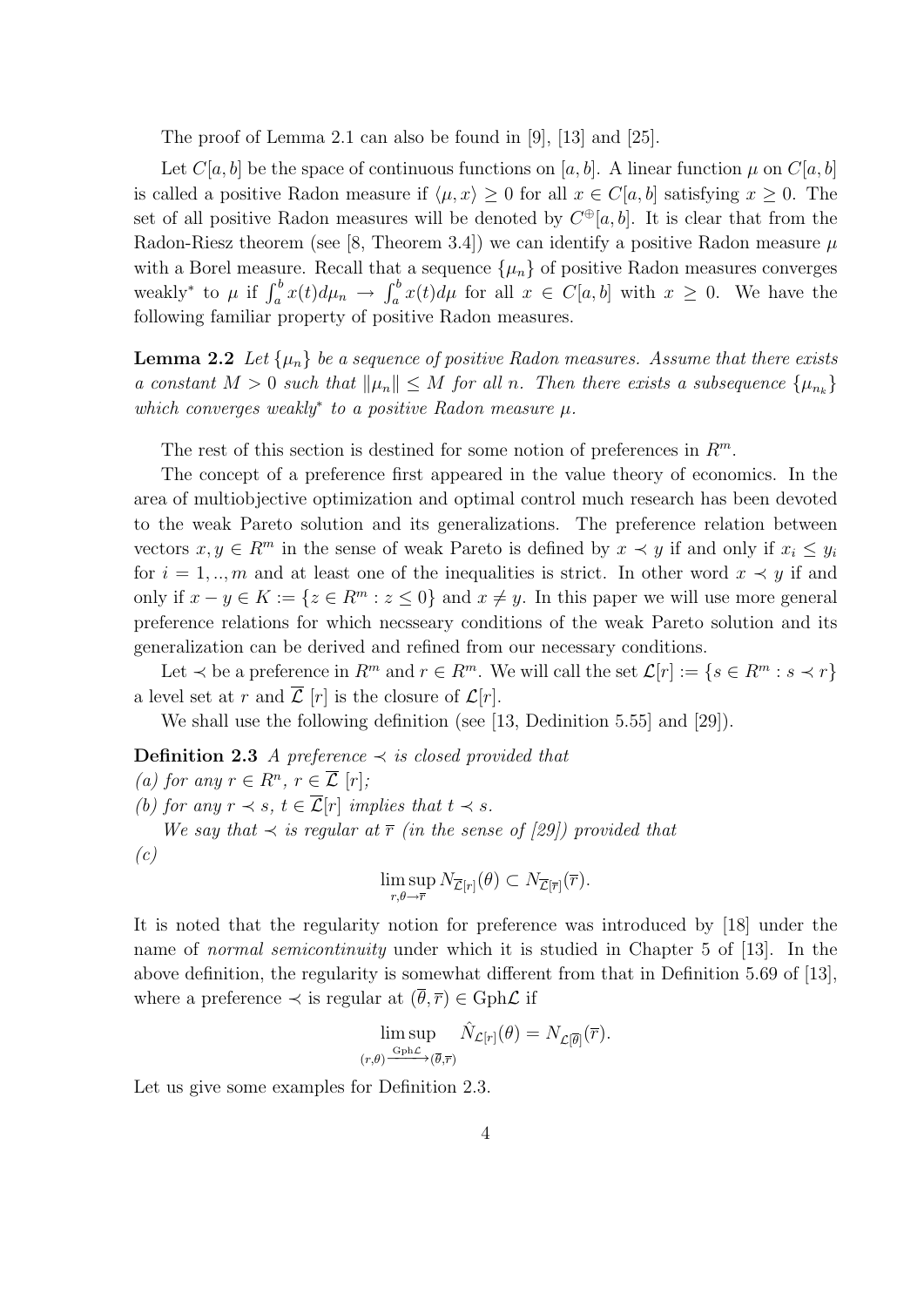**Example 2.4** (single objective problem). When  $m = 1$  the relation  $r \prec s$  becomes  $r < s$ . It is obvious that this relation satisfies conditions  $(a)-(c)$ . Therefore necessary conditions for (P) are true generalizations of necessary conditions for single objective optimal control (see Corollary 3.3).

Example 2.5 (weak Pareto optimal control problem). In a weak Pareto optimal control problem we define the preference by  $r \prec s$  iff  $r_i \leq s_i$ ,  $i = 1, 2, ..., m$ , and at least one of the inequalities is strict. It is easy to check that this  $\prec$  satisfies (a) and (b) at any  $r \in R^n$ . Moreover, for any  $r \in R^m$ ,  $\mathcal{L}[r] = r + R^m$ , where  $R^n_- := \{ s \in R^m : s_i \leq 0, i = 1, 2, ..., m \}.$ It follows that  $N_{\overline{\mathcal{L}}[r]}(\theta) \subset R^m_+ = N_{\overline{\mathcal{L}}[r]}(r)$  for all r and  $\theta$ . Hence (c) also satisfied. Thus the necessary conditions for  $(P)$  with respect to  $\prec$ , are true for weak Pareto optimal control problems (see Corollary 3.4).

Example 2.6 The preference determined by the lexicographical order  $\prec$ , is defined by  $x \prec y$  if there exists an integer  $k \in \{0, 1, 2, ..., m-1\}$  such that  $x_i = y_i$  for all  $i = 1, 2, ..., k$ and  $x_{k+1} < y_{k+1}$ . This preference is not closed.

#### 3 The main result

We now return to problem (P). Fixing a feasible trajectory  $x_* \in W^{1,1}$ , we impose assumptions on the components of the problem which involve numbers  $\epsilon > 0$  and  $\beta > 0$ :

(H1) g is Lipschitz continuous on  $(x_*(a), x_*(b)) + \epsilon (B \times B)$ .

(H2) Graph of  $F(t, \cdot)$  is closed for a.e. t.

(H3) F is integrable sub-Lipschitz, that is, there exists an integrable function  $k(t)$  such that for any  $N > 0$ , one has

$$
F(t,x) \cap (\dot{x}_*(t) + NB) \subset F(t,x') + (k(t) + \beta N)|x - x'|B
$$

for all  $x, x'$  with  $|x - x_*(t)|, |x' - x_*(t)| \le \epsilon$  and a.e.  $t \in [a, b]$ . (H4) h is u.s.c. near  $(t, x_*(t))$  for all t and there exists a constant  $k_h$  such that

 $|h(t, x) - h(t, x')| \leq k_h |x - x'|$ 

for all  $t \in [a, b]$  and  $x, x' \in x_*(t) + \epsilon B$ .

In what follows  $H(t, x, p) := \sup\{\langle p, v\rangle : v \in F(t, x)\}\.$  The following theorem is our main result.

**Theorem 3.1** Let  $x_*$  be a  $W^{1,1}$  local minimizer of  $(P)$  with respect to preference  $\prec$  in  $R^m$ . Assume that  $\prec$  is regular at  $g(x_*(a), x_*(b))$  and assumptions (H1)- (H4) are satisfied. Then there exist an arc  $p \in W^{1,1}$ , a non-negative constant  $\lambda$ , a positive Radon measure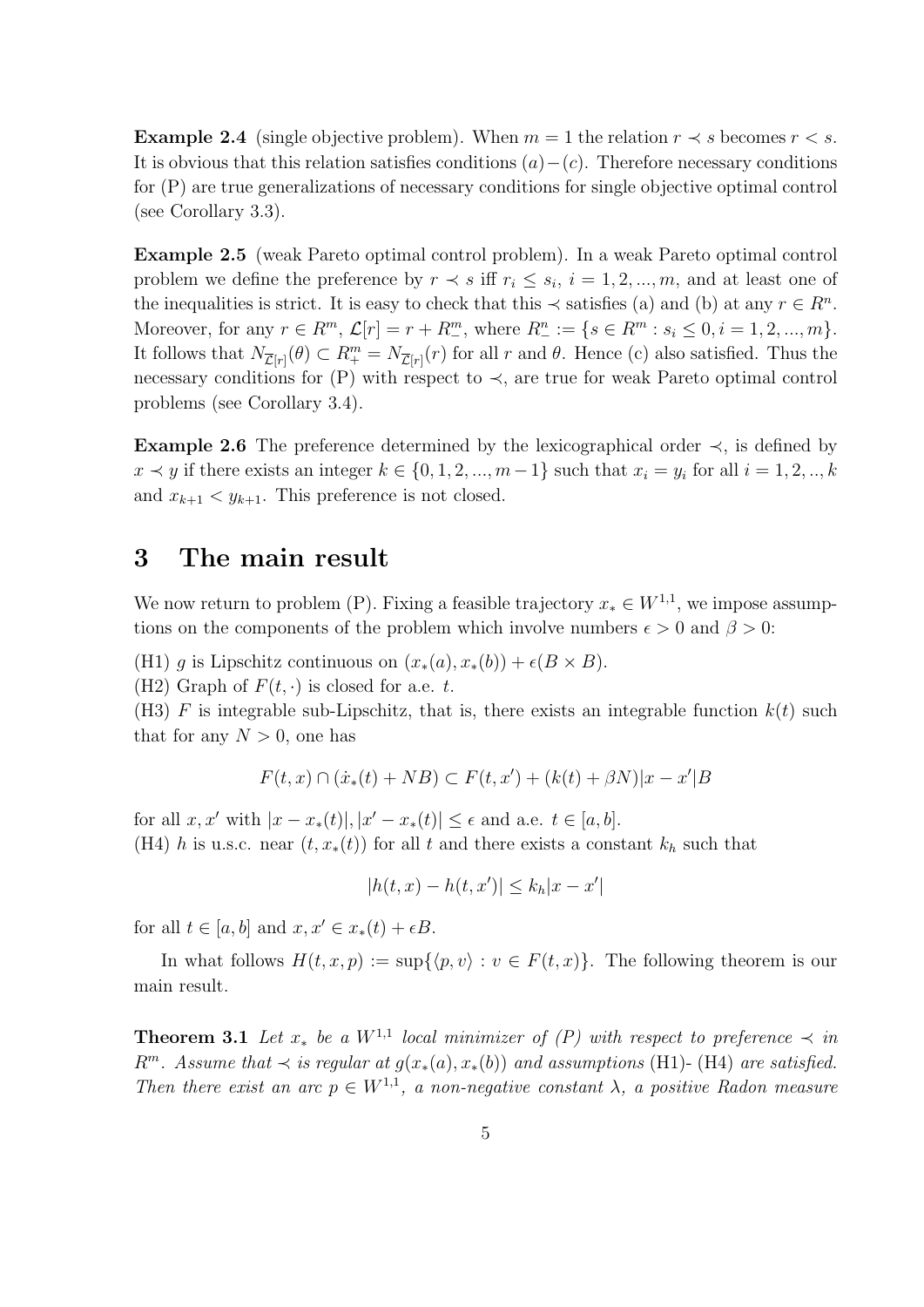$\mu$ , a  $\mu$ -integrable function  $\gamma : [a, b] \to R^n$  and  $w \in N_{\overline{\mathcal{L}}[q(x_*(a), x_*(b))]}(g(x_*(a), x_*(b))$  with  $|w| = 1$  such that (i)  $\lambda + ||p||_{\infty} + ||\mu|| = 1,$  $(iii) \dot{p}(t) \in \text{co}\{\eta : (\eta, q(t)) \in N_{\text{Grph}F(t,\cdot)}(x_*(t), \dot{x}_*(t))\}$  a.e., where  $q(t) := p(t) + \int_{[a,t)} \gamma(s) \mu(ds)$ , (iii)  $(p(a), -q(b)) \in \lambda \partial \langle w, g(x_*(a), x_*(b)) \rangle + N_C(x_*(a), x_*(b)),$  $(iv) \langle q(t), \dot{x}_*(t)\rangle = H(t, x_*(t), q(t))$  a.e., (v)  $\gamma(t) \in \partial_x^> h(t, x_*(t))$   $\mu-a.e.$  and  $supp\{\mu\} \subset \{t : h(t, x_*(t)) = 0\}$ , where  $\partial_x^> h(t,x) := co{ \lim_i \xi_i : \exists t_i \to t, x_i \to x \text{ such that } h(t_i,x_i) > 0 \text{ and } \xi_i \in \partial_x h(t_i,x_i) \}.$ 

An important step in the proof of Theorem 3.1 is to use necessary conditions of a finite Bolza problem. We restate necessary conditions of the following Bolza problem.

(BP) Minimize  $J(x) := l(x(a), x(b)) + \int_a^b L(t, x(t), \dot{x}(t)) dt$ over arcs  $x \in W([a, b], R^n)$  which satisfy  $h(t, x(t)) \leq 0$  for all t.

Here  $l : R^n \times R^n \to R_\infty$ ,  $L : [a, b] \times R^n \times R^n \to R$  and  $h : [a, b] \times R^n \to R$  are given functions.

Recall that an arc  $x_* \in W^{1,1}$  is said to be a feasible trajectory of (BP) if  $h(t, x(t)) \leq 0$ for all t. A feasible trajectory  $x_*$  is called a local solution of (BP) if there exists  $\epsilon > 0$ such that  $J(x_*) \leq J(x)$  for all feasible trajectories x satisfying  $||x - x_*||_{1,1} \leq \epsilon$ .

We fix a feasible trajectory  $x_*$  of (BP) and assume the following assumptions:

(BH1) l is Lipschitz continuous around  $(x_*(a), x_*(b))$ .

(BH2)  $L(\cdot, x, \cdot)$  is  $\mathcal{L} \times \mathcal{B}$  measurable for each x, where  $\mathcal{L}$  and  $\mathcal{B}$  denote the Lebesgue subset of  $[a, b]$  and the Borel subsets of  $R<sup>n</sup>$  respectively.

(BH3) For every N there exist  $\epsilon > 0$  and  $k \in L^1$  such that

$$
|L(t, x, v) - L(t, x', v')| \le k(t)(|x - x'| + |v - v'|), \ L(t, x_*(t), v) \ge -k(t)
$$

for all  $x, x' \in x_*(t) + \epsilon B$  and  $v, v' \in \dot{x}_*(t) + NB$ , a.e.  $t \in [a, b]$ . (BH4) There exist  $k_l > 0$  and  $\epsilon > 0$  such that

$$
|l(x,y) - l(x',y')| \le k_l(|x-y| + |x'-y'|)
$$

for all  $x, x' \in x_*(a) + \epsilon B$  and  $y, y' \in x_*(b) + \epsilon B$ . (BH5) h is u.s.c. near  $(t, x_*(t))$  for all t and there exist constants  $k_h$  and  $\epsilon > 0$  such that

$$
|h(t, x) - h(t, x')| \le k_h |x - x'|
$$

for all  $t \in [a, b]$  and  $x, x' \in x_*(t) + \epsilon B$ .

We have the following result on necessary conditions for (BP).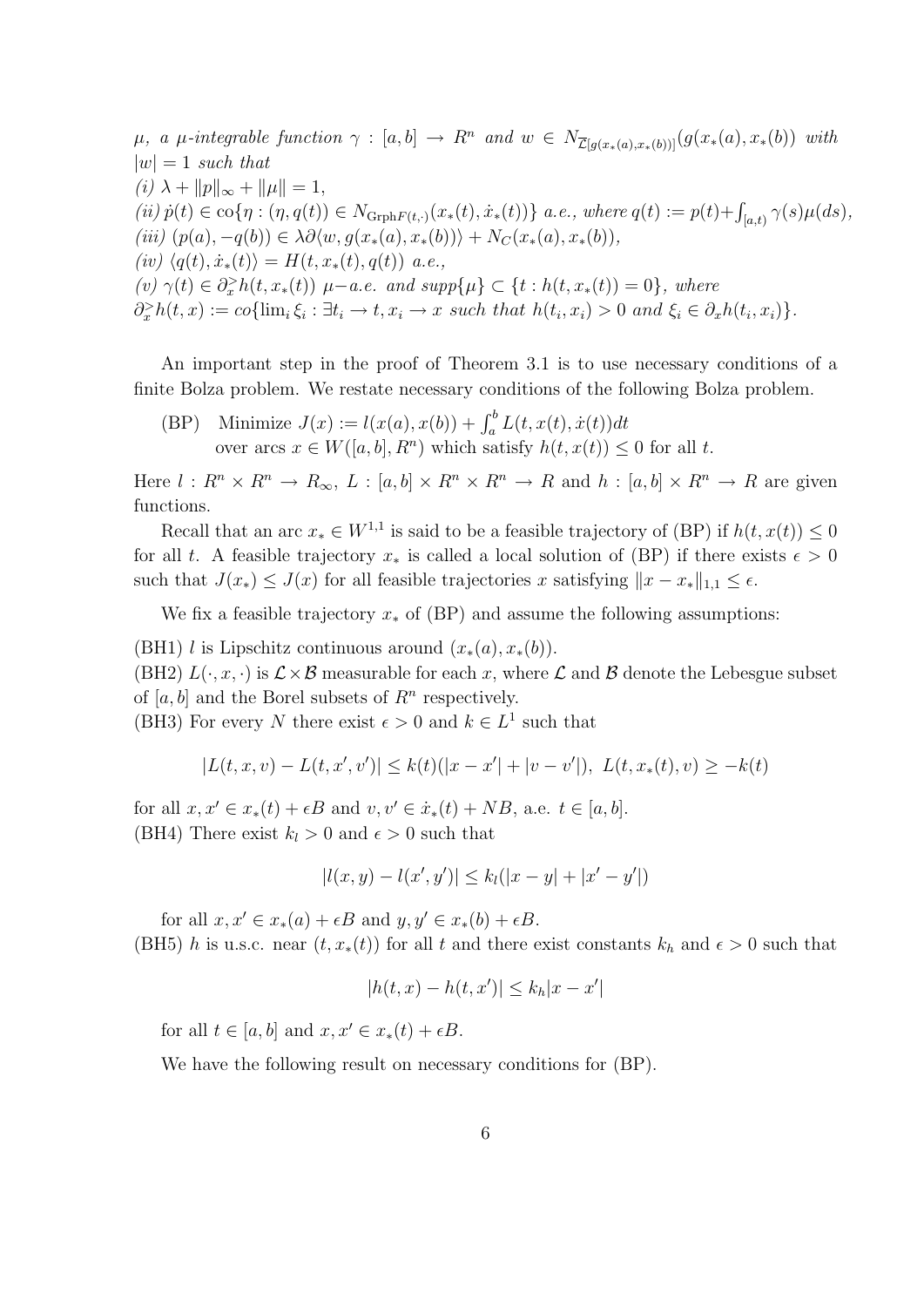**Lemma 3.2** ([25, Theorem 3]) Let  $x_*$  be a  $W^{1,1}$  local minimizer of the Bolza problem, for which  $J(x_*) < \infty$ . Assume that (BH1)-(BH5) are satisfied. Then there exist an arc  $p \in W^{1,1}$ , a non-negative constant  $\lambda$ , a positive Radon measure  $\mu$  and a  $\mu$ -integrable function  $\gamma : [a, b] \to R^n$  such that (i)  $\lambda + ||p|| + ||\mu|| = 1$ , (ii)  $\dot{p}(t) \in \text{co}\{\eta : (\eta, p(t) + \int_{[a,t)} \gamma(s)\mu(ds)) \in \lambda \partial L(t, x_*(t), \dot{x}_*(t))\}\ a.e.,$ (iii)  $(p(a), -[p(b) + \int_a^b \gamma(s)\mu(ds))] \in \lambda \partial l(x_*(a), x_*(b)),$  $(iv) \langle p(t) + \int_{[a,t)} \gamma(s) \mu(ds) \rangle, \dot{x}_*(t) \rangle - \lambda L(t, x_*(t), \dot{x}_*(t)) \ge \langle p(t) + \int_{[a,t)} \gamma(s) \mu(ds) \rangle, v \rangle$  $\lambda L(t, x_*(t), v)$  for all  $v \in R^n$ , a.e., (v)  $\gamma(t) \in \partial_x^> h(t, x_*(t))$   $\mu-a.e.$  and  $\text{supp}\{\mu\} \subset \{t : h(t, x_*(t)) = 0\}.$  Here  $\partial_x^> h(t,x) := \text{co}\{\lim_i \xi_i : \exists t_i \to t, x_i \to x \text{ such that } h(t_i, x_i) > 0 \text{ and } \xi_i \in \partial_x h(t_i, x_i)\}.$ 

**Proof of Theorem 3.1.** In the proof we use some techniques from [2] and [25].

By reducing the size of  $\epsilon$  we can arrange that  $x_*$  is minimizing in the relation to arcs x satisfying  $||x - x_*|| \leq \epsilon$  and (H1)-(H4) also satisfy for chosen  $\epsilon$ . Put

$$
W_{\epsilon} = \{x \in W^{1,1} : h(t, x(t)) \le 0, \|x - x_{*}\|_{1,1} \le \epsilon\},
$$
  

$$
S_{\epsilon} = \{x \in W_{\epsilon} : \dot{x}(t) \in F(t, x(t)) \text{ a.e., } (x(a), x(b)) \in C, \},
$$
  

$$
\rho_F(t, x(t), \dot{x}(t)) = d(\dot{x}(t), F(t, x(t)).
$$

It is clear that  $W_{\epsilon}$  is a complete metric space with the distance induced by the norm  $\|\cdot\|_{1,1}$ and  $S_{\epsilon}$  is a closed set in  $W_{\epsilon}$ .

According to [9], there are two following possible situation:

(a) There exist  $\epsilon' \in (0, \epsilon)$  and  $K > 0$  such that for any  $x \in W_{\epsilon'}$  one has

$$
d(x, S_{\epsilon}) \le K \left[ \int_{a}^{b} \rho_F(t, x(t), \dot{x}(t)) dt + d_C(x(a), x(b)) \right]
$$
 (1)

(b) There exist a sequence of arcs  $\overline{x}_k$  such that  $h(t, \overline{x}_k(t)) \leq 0$  for all  $t \in [a, b]$  and  $\overline{x}_k \to x_*$ in  $W^{1,1}$ , and

$$
d(\overline{x}_k, S_\epsilon) > 2k \left[ \int_a^b \rho_F(t, \overline{x}_k(t), \dot{\overline{x}}_k(t)) dt + d_C(\overline{x}_k(a), \overline{x}_k(b)) \right].
$$
 (2)

Case(a). Since  $g(x_*(a), x_*(b)) \in \overline{\mathcal{L}}[g(x_*(a), x_*(b))]$ , there exists a sequence  $\eta_n$  such that

$$
\eta_n \in \mathcal{L}[g(x_*(a), x_*(b))], \eta_n \to g(x_*(a), x_*(b)).
$$

Hence for each k, there exists  $n_k$  such that  $|\eta_{n_k}-g(x_*(a),x_*(b))| \leq 1/k^2$ . Putting  $\theta_k = \eta_{n_k}$ , we have  $|\theta_k - g(x_*(a), x_*(b))| \leq 1/k^2$ . Put  $\Omega_k = \overline{\mathcal{L}}[\theta_k]$  and define the function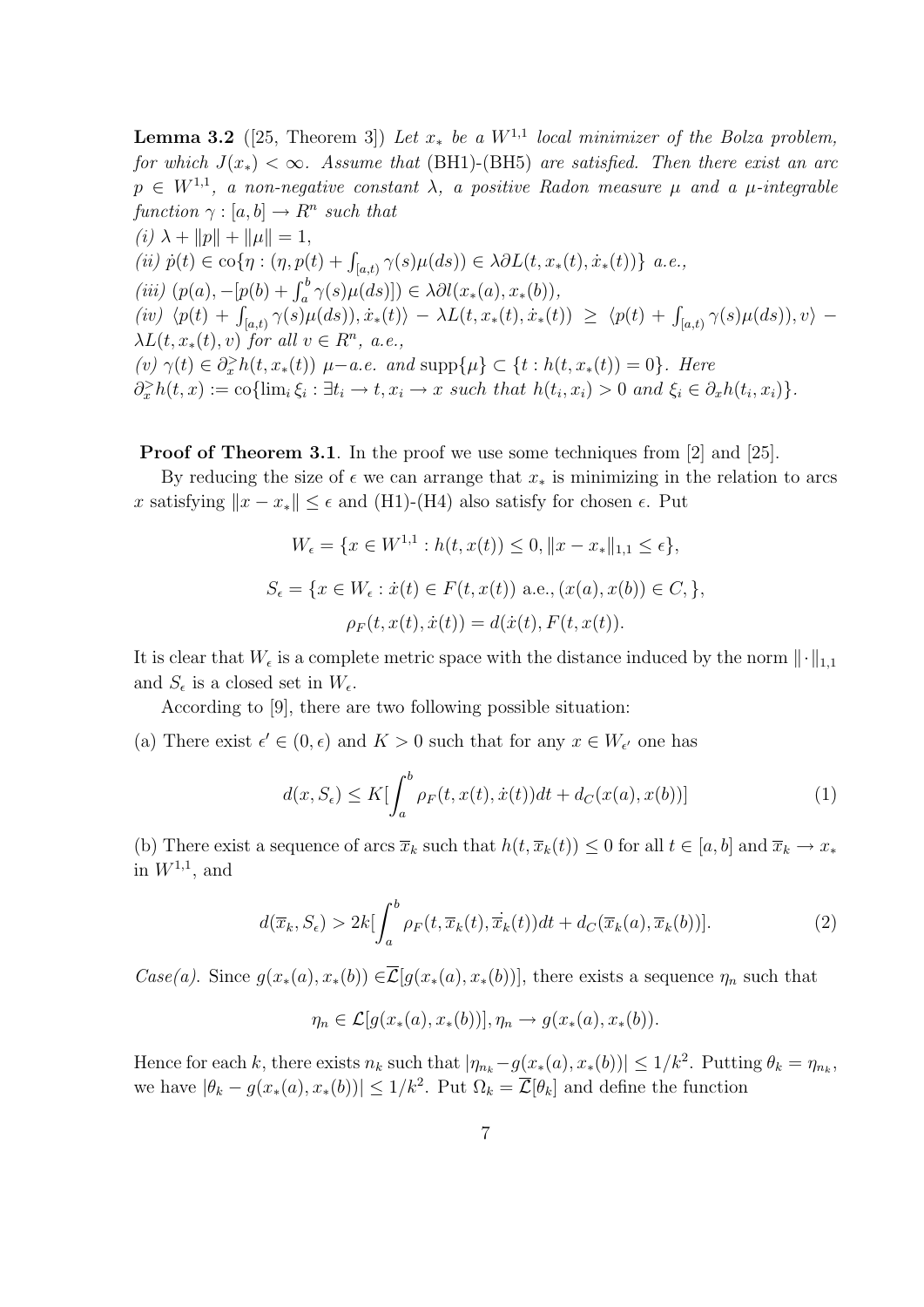$$
\varphi(x,\theta) = \begin{cases} |g(x(a),x(b)) - \theta| & \text{if } (x,\theta) \in S_{\epsilon'} \times \Omega_k \\ +\infty & \text{otherwise.} \end{cases}
$$

Sine  $S_{\epsilon'} \times \Omega_k$  is a closed set in  $W_{\epsilon'} \times R^m$ , we see that  $\varphi$  is l.s.c. on  $W_{\epsilon'} \times \Omega_k$ . Since  $\varphi(x,\theta) \geq 0$ , one has

$$
\varphi(x_*, \theta_k) \leq \inf_{(x,\theta) \in W_{\epsilon'} \times \Omega_k} \varphi(x,\theta) + 1/k^2.
$$

By the Ekeland principle (see, for instance [4]), there exists  $(x_k, \xi_k) \in W_{\epsilon'} \times \Omega_k$  such that

$$
\varphi(x_k, \xi_k) \le \varphi(x_*, \theta_k) < \frac{1}{k^2},\tag{3}
$$

$$
||x_k - x_*||_{1,1} + |\xi_k - \theta_k| \le 1/k,\tag{4}
$$

$$
\varphi(x_k, \xi_k) \le \varphi(x, \theta) + \frac{1}{k} (\|x - x_k\|_{1,1} + |\theta - \xi_k|) \ \forall (x, \theta) \in W_{\epsilon'} \times \Omega_k. \tag{5}
$$

From (5) we have

$$
\varphi(x_k, \xi_k) \le \varphi(x_k, \theta) + \frac{1}{k} |\theta - \xi_k| \ \forall \theta \in \Omega_k.
$$
\n(6)

and

$$
\varphi(x_k, \xi_k) \le \varphi(x, \xi_k) + \frac{1}{k} \|x - x_k\|_{1,1} \ \forall x \in W_{\epsilon'}.
$$
\n<sup>(7)</sup>

From (3) and (4) one has  $x_k \in S_{\epsilon'}$  and  $x_k \to x_*$  in  $W^{1,1}$ . We claim that  $\xi_k \neq g(x_k(a), x_k(b))$ . Indeed, suppose that  $\xi_k = g(x_k(a), x_k(b))$ . Since  $\prec$  is closed, the relation  $\xi_k \in \overline{\mathcal{L}}[\xi_k]$  and  $\xi_k \prec g(x_*(a), x_*(b))$  imply  $g(x_k(a), x_k(b)) \prec g(x_*(a), x_*(b))$ . This contradicts the fact that  $x_*$  is a minimizer.

Put  $w_k = \frac{\xi_k - g(x_k(a), x_k(b))}{|\xi_k - g(x_k(a), x_k(b))|}$  $\frac{\xi_k-g(x_k(a),x_k(b))}{\xi_k-g(x_k(a),x_k(b))}$ . We can assume that  $w_k \to w$  with  $|w|=1$ . From (6) we obtain  $0 \in \partial (\varphi(x_k, \cdot) + \frac{1}{k} | \cdot -\xi_k|)(\xi_k) + N_{\Omega_k}(\xi_k)$ . This implies that  $w_k \in \frac{1}{k}B + N_{\Omega_k}(\xi_k)$ . Hence  $w \in \lim_{k \to \infty} N_{\Omega_k}(\xi_k) \subset N_{\overline{\mathcal{L}}[g(x_*(a),x_*(b))]}(g(x_*(a),x_*(b)).$  Taking any  $x \in W_{\epsilon'}$  we obtain from (1) and (7) that

$$
\varphi(x_k, \xi_k) \leq \varphi(x, \xi_k) + \frac{1}{k} ||x - x_k||_{1,1} + \int_a^b \rho_F(t, x(t), \dot{x}(t)) dt + d_C(x(a), x(b)).
$$

This is equivalent to

$$
|g(x_k(a), x_k(b)) - \xi_k| \le \int_a^b (\rho_F(t, x(t), \dot{x}_k(t)) + \frac{1}{k} |\dot{x}(t) - \dot{x}_k(t)|) dt +
$$
  
+ 
$$
|g(x(a), x(b)) - \xi_k| + \frac{1}{k} |x(a) - x_k(a)| + d_C(x(a), x(b))
$$

for all  $x \in W_{\epsilon'}$ . Hence  $x_k$  is a solution of the following Bolza problem:

Minimize  $J(x) := l(x(a), x(b)) + \int_a^b L(t, x(t), \dot{x}(t)) dt$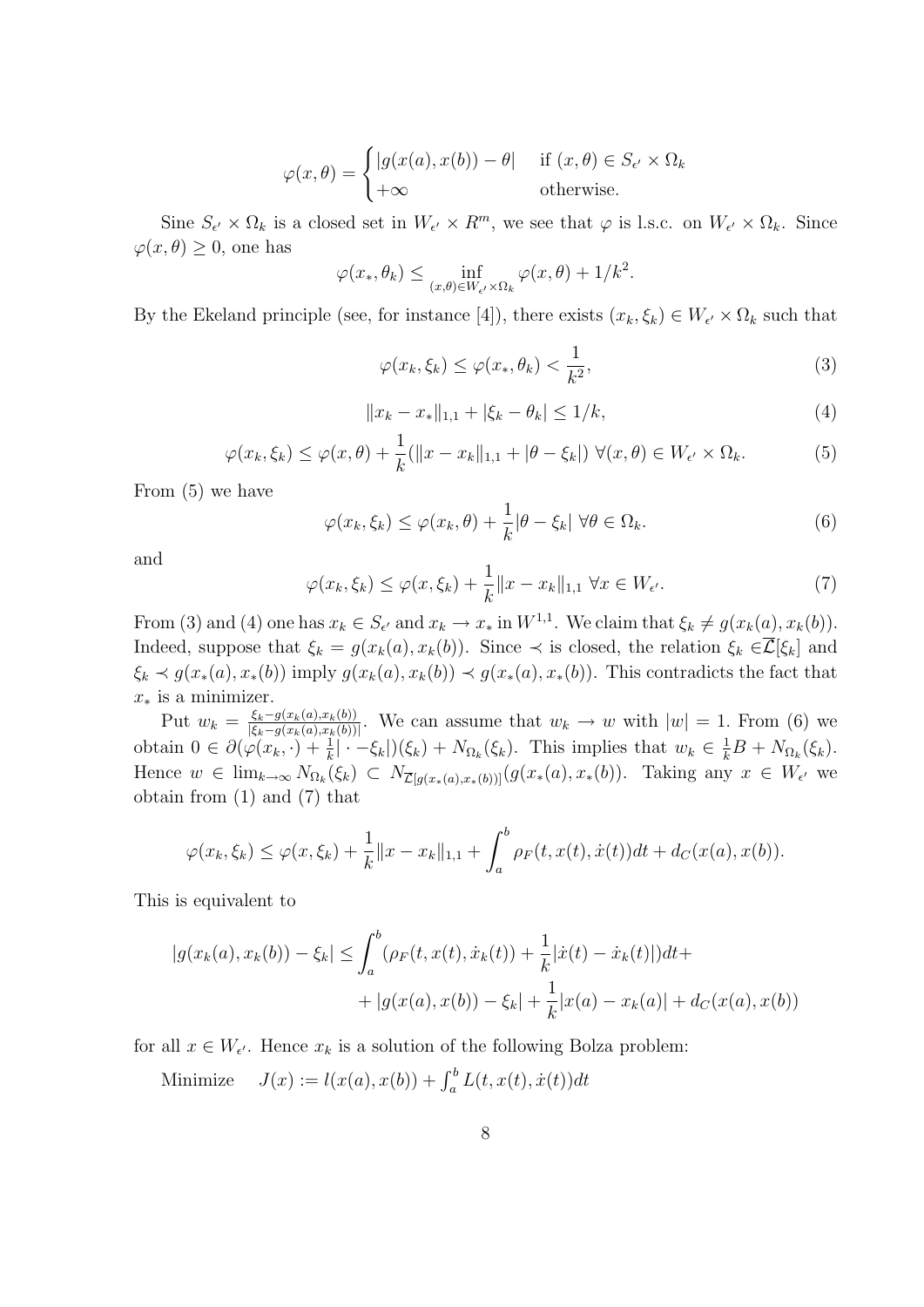over arcs  $x \in W_{\epsilon'}$ ,

where

$$
l(u, v) = |g(u, v) - \xi_k| + \frac{1}{k}|u - x_k(a)| + d_C(u, v)
$$

and

$$
L(t, u, v) = \rho_F(t, u, v) + \frac{1}{k}|v - \dot{x}_k(t)|.
$$

By lemma 7 in [25], we see that  $l$  and  $L$  satisfy all conditions of Lemma 3.2. According to this lemma, there exist an arc  $p_k \in W^{1,1}$ , a non-negative constant  $\lambda_k$ , a positive Radon measure  $\mu_k$  and a  $\mu_k$ -integrable function  $\gamma_k : [a, b] \to R^n$  such that

\n- (A) 
$$
\lambda_k + \|p_k\|_{\infty} + \|\mu_k\| = 1
$$
,
\n- (B)  $\dot{p}_k(t) \in \text{co}\{\eta : (\eta, p_k(t) + \int_{[a,t)} \gamma(s)\mu(ds)) \in \lambda_k \partial L(t, x_k(t), \dot{x}_k(t))\}$  a.e.,
\n- (C)  $(p_k(a), -[p_k(b) + \int_a^b \gamma_k(s)\mu_k(ds)]) \in \lambda_k \partial l(x_k(a), x_k(b)),$
\n- (D)  $\langle p_k(t) + \int_{[a,t)} \gamma_k(s)\mu(ds)\rangle, \dot{x}_k(t) \rangle \geq \langle p_k(t) + \int_{[a,t)} \gamma_k(s)\mu_k(ds)\rangle, v \rangle - \lambda_k \rho_F(t, x_k(t), v) - \frac{\lambda_k}{k}|v - \dot{x}_k(t)|$  for all  $v \in R^n$ , a.e.,
\n- (E)  $\gamma_k(t) \in \partial_x^> h(t, x_k(t)) \mu_k$ —a.e. and  $\text{supp}\{\mu_k\} \subset \{t : h(t, x_k(t)) = 0\}$ .
\n

By Lemma 2.1 we have

$$
\lambda_k \partial L(t, x_k(t), \dot{x}_k(t)) \subset \lambda_k \partial \rho_F(t, x_k(t), \dot{x}_k(t)) + \frac{1}{k} (\{0\} \times B)
$$
  

$$
\subset N_{\text{GraphF}(t, \cdot)}(x_k(t), \dot{x}_k(t)) + \frac{1}{k} (\{0\} \times B).
$$

Recalling lemma 7 in [25], it follows from (B) that

$$
|\dot{p}_k(t)| \leq \lambda_k [(1+\beta\epsilon)k(t) + 2\beta |\dot{x}_k(t) - \dot{x}_*(t)|].
$$

But  $x_k \to x_*$  in  $W^{1,1}$  (and so  $\dot{x}_k \to \dot{x}_*$  in  $L^1$ ) and  $||p_k|| \leq 1$ . It follows that  $p_k \to p$ uniformly and  $\dot{p}_k \stackrel{L^1}{\longrightarrow} \dot{p}$  for some  $p \in W^{1,1}$ . By Lemma 2.2, we can assume that  $\mu_k \stackrel{*}{\rightarrow} \mu$ and  $\lambda_k \to \lambda$ . Since  $x_k \to x_*$  and by Proposition 9.2.1 in [23],  $\gamma_k(s)\mu_k(ds) \to \gamma(s)\mu(ds)$ for some  $\mu$ -integrable  $\gamma$  such that

$$
\gamma(t) \in \partial_x^> h(t, x_*(t)) \mu - \text{a.e., } \text{supp}\{\mu\} \subset \{t : h(t, x_*(t)) = 0\}.
$$

Note that  $\lim_{k\to\infty} ||\mu_k|| = \lim_{k\to\infty} \mu_k([a, b]) = \lim_{k\to\infty} \int_a^b d\mu_k = \int_a^b d\mu = ||\mu||$ . Hence from (A) we obtain  $\lambda + ||p||_{\infty} + ||\mu|| = 1$ . By letting  $k \to \infty$ , from (B) we get

$$
\dot{p}(t) \in \text{co}\{\eta : (\eta, p(t) + \int_{[a,t)} \gamma(s)\mu(ds)) \in N_{\text{Grph}F(t,\cdot)}(x_*(t), \dot{x}_*(t))\}
$$
 a.e. t.

Since

$$
\lambda_k \partial l(x_k(a), x_k(b)) \subset \lambda_k(\partial |g(u, v) - \xi_k|(x_k(a), x_k(b))) + \frac{\lambda_k}{k}(B \times \{0\}) + N_C(x_k(a), x_k(b))
$$
  

$$
\subset \partial \langle w_k, g(x_k(a), x_k(b)) \rangle + \frac{\lambda_k}{k}(B \times \{0\}) + N_C(x_k(a), x_k(b)),
$$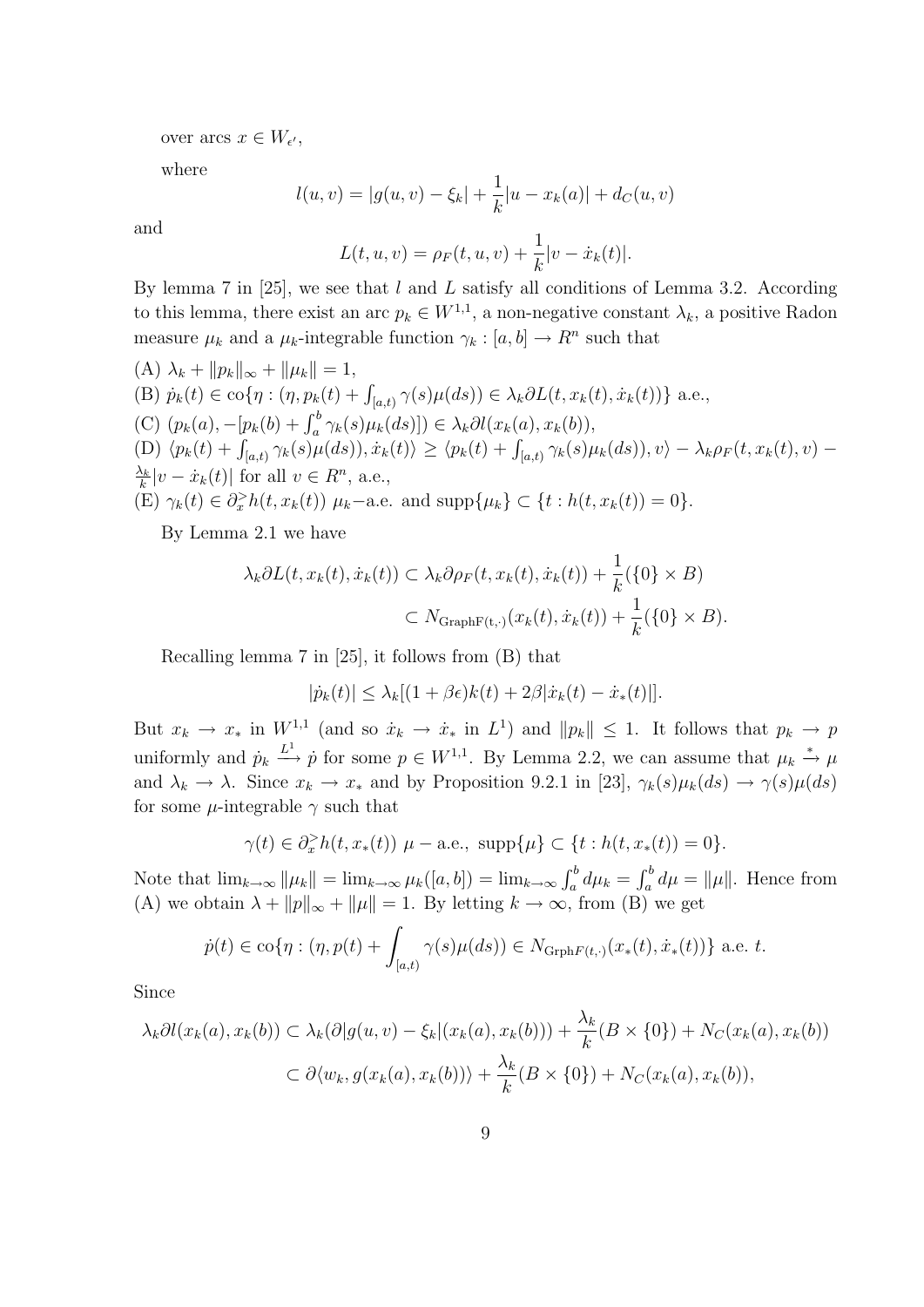(C) implies

$$
(p(a), -[p(b) + \int_a^b \gamma(s)\mu(ds)]) \in \lambda \partial \langle w, g(x_*(a), x_*(b)) \rangle + N_C(x_*(a), x_*(b)).
$$

For k sufficiently large  $\rho_F(t, \cdot, \cdot)$  is Lipschitz continuous near  $(x_k(t), \dot{x}_k(t))$ , in view of lemma 7 in [25]. Taking any  $v \in F(t, x_*(t))$ , from (D) we have

$$
\langle p_k(t) + \int_{[a,t)} \gamma_k(s)\mu(ds), \dot{x}_k(t) \rangle \ge \langle p_k(t) + \int_{[a,t)} \gamma_k(s)\mu_k(ds), v \rangle - \lambda_k \rho_F(t, x_k(t), v) - \frac{\lambda_k}{k} |v - \dot{x}_k(t)|.
$$

Note that we may assume that  $\dot{x}_k(t) \to x_*(t)$  almost everywhere. By passing to the limit we get

$$
\langle p(t) + \int_{[a,t)} \gamma(s) \mu(ds), \dot{x}_*(t) \rangle \ge \langle p(t) + \int_{[a,t)} \gamma(s) \mu(ds), v \rangle \ \forall v \in F(t, x_*(t)) \ a.e.
$$

Thus we obtain the conclusion of the theorem.

Case (b). Putting  $J(x) = \int_a^b \rho_F(t, x(t), \dot{x}(t)) dt + d_C(x(a), x(b))$ , we can write (b) in the form 1

$$
J(\overline{x}_k) < \frac{1}{2k} d(\overline{x}_k, S_\epsilon) < \inf_{x \in W_\epsilon} J(x) + \frac{1}{2k} a_k,\tag{8}
$$

where  $a_k = d(\overline{x}_k, S_\epsilon)$ . Note that  $0 < a_k \leq ||x_k - x_*|| \to 0$ . We claim that J is l.s.c. on  $W_{\epsilon}$ . In fact, assume that  $z_k \xrightarrow{W^{1,1}} x$ , then  $z_k \to x$  uniformly and  $\dot{z}_k \xrightarrow{L^1} \dot{x}$ . Consequently, in view of Lemma 7 in [25], we have

$$
|J(z_k) - J(x)| \leq \int_a^b |\rho_F(t, z_k(t), \dot{z}_k(t) - \rho_F(t, x(t), \dot{x}(t))| dt + |d_C(z_k(a), z_k(b)) - d_C(x(a), x(b))|
$$
  

$$
\leq ((1+\beta) \|k\|_{L^1} + 2\beta \| \dot{z}_k - \dot{x} \|_{L^1}) \|z_k - x\|_{\infty} + \|\dot{z}_k - \dot{x} \|_{L^1} + 2\|z_k - x\|_{\infty}.
$$

The right side converges to 0 as  $k \to \infty$  and so J is l.s.c.

According to the Ekeland principle, it follows from  $(8)$  that for each k there exists  $x_k \in W_{\epsilon}$  such that

$$
||x_k - \overline{x}_k|| \le \frac{a_k}{2} \tag{9}
$$

and  $x_k$  is a minimizer of the problem

$$
J(x) + \frac{1}{k} \|x - x_k\|_{1,1} \to \text{inf.}
$$
 (10)

From (9), it follow that  $x_k \notin S_{\epsilon}$ . Hence  $(x_k(a), x_k(b)) \notin C$  or  $\dot{x}_k(t) \notin F(t, x_k(t))$  on a set of positive measure. Rewrite

$$
J(x) + \frac{1}{k} ||x - x_k||_{1,1} = \int_a^b (\rho_F(t, x(t), \dot{x}(t)) + \frac{1}{k} |\dot{x}(t) - \dot{x}_k(t)|) dt + \frac{1}{k} |x(a) - x_k(a)| + d_C(x(a), x(b)).
$$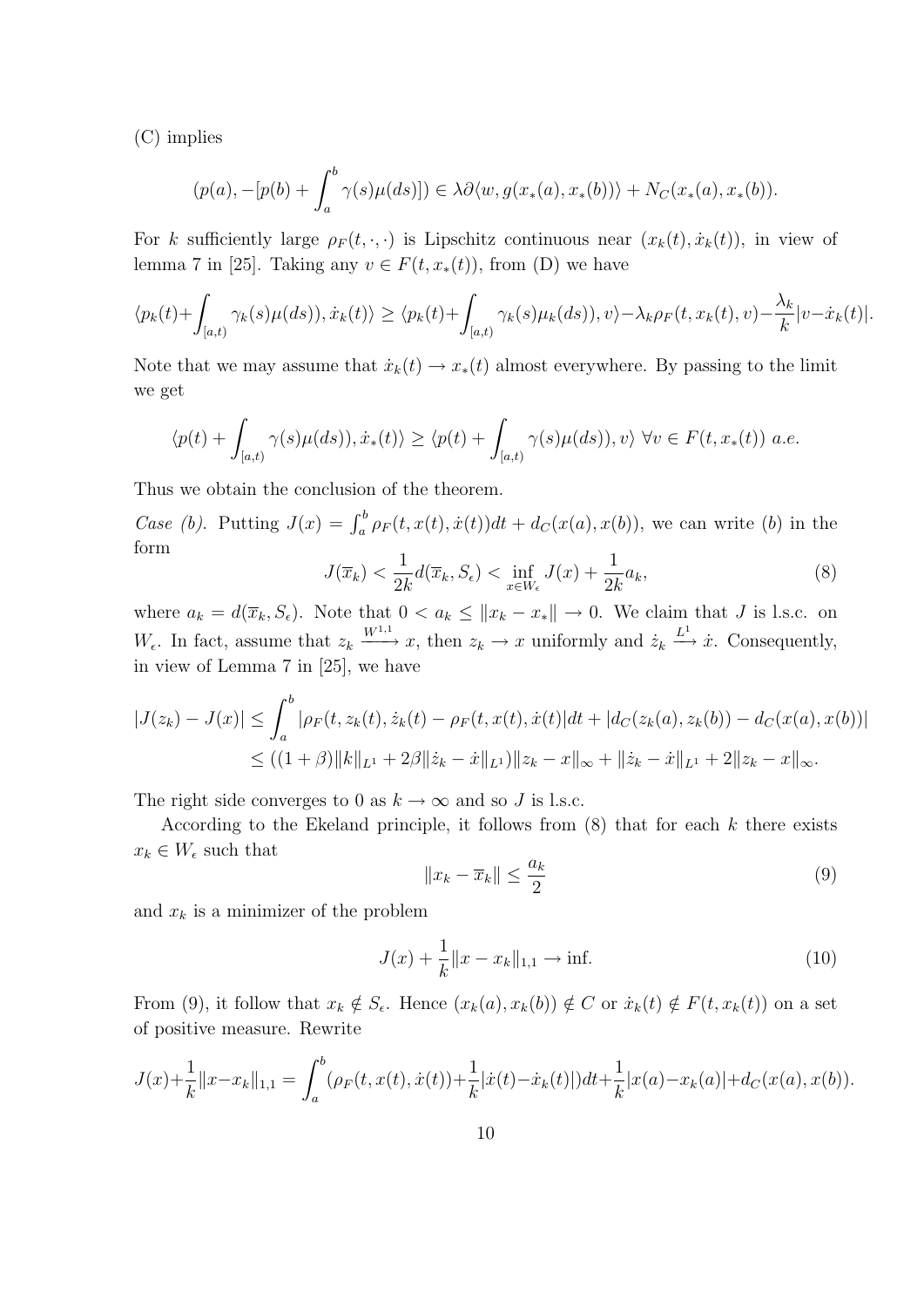Thus  $x_k$  is a minimizer of the Bolza problem

$$
\tilde{J}(x) = l(x(a), x(b)) + \int_a^b L(t, x(t), \dot{x}(t))dt \to \inf
$$
  
over arcs  $x \in W_{\epsilon}$ ,

where  $L(t, u, v) = \rho_F(t, u, v) + \frac{1}{k} |v - \dot{x}_k(t)|$ ,  $l(u, v) = d_C(u, v) + \frac{1}{k} |u - x_k(a)|$ . Using lemma 7 in [25] again, we see that all assumptions of Lemma 3.2 are satisfied. By this lemma, there exist  $\lambda_k, p_k, \mu_k$  and  $\gamma_k$  as in Case (a) such that

 $(A') \lambda_k + ||p_k|| + ||\mu_k|| = 1,$ (B')  $\dot{p}_k(t) \in \text{co}\{\eta : (\eta, q_k(t)) \in \lambda_k \partial \rho_F(t, x_k(t), \dot{x}_k(t)) + \frac{\lambda_k}{k}(\{0\} \times B)\}\)$  a.e., where  $q_k(t) =$  $p_k(t) + \int_{[a,t)} \gamma(s) \mu(ds).$ (C')  $(p_k(a), -q_k(b) \in \lambda_k \partial d_C(x_k(a), x_k(b)) + \frac{\lambda_k}{k} (B \times \{0\},$  $\langle D' \rangle \langle q_k(t), \dot{x}_k(t) \rangle - \lambda_k \rho_F(t, x_k(t), \dot{x}_k(t)) \geq \langle q_k(t), v \rangle - \lambda_k \rho_F(t, x_k(t), v) - \frac{\lambda_k}{k}$  $\frac{\lambda_k}{k}|v - \dot{x}_k(t)|$  for all  $v \in R^n$ , a.e., (E')  $\gamma_k(t) \in \partial_x^> h(t, x_k(t))$   $\mu_k$ -a.e. and supp $\{\mu_k\} \subset \{t : h(t, x_k(t)) = 0\}.$ 

By the similar arguments as in the proof of Case (a), we can assume that  $p_k \to p$ 

uniformly and  $\dot{p}_k \stackrel{L^1}{\longrightarrow} \dot{p}$  for some  $p \in W^{1,1}$ ,

$$
\lambda_k \to \lambda', \ \mu_k \xrightarrow{\ast} \mu, \ \gamma_k(s)\mu_k(ds) \to \gamma(s)\mu(ds),
$$

where  $\gamma$  is a  $\mu$ -integrable which satisfies

$$
\gamma(t)\in \partial_x^>h(t,x_*(t))\text{ and }\mathrm{supp}\{\mu\}\subset \{t: h(t,x_*(t))=0\}.
$$

From (A') we get  $\lambda' + ||p|| + ||\mu|| = 1$ . We now claim that  $||p|| + ||\mu|| > 0$ . In fact, assume that  $||p|| + ||\mu|| = 0$ . If  $(x_k(a), x_k(b)) \notin C$  then (C') implies  $(p_k(a) - \frac{\lambda_k}{k})$  $\frac{\lambda_k}{k}b^*, -q_k(b)) \in$  $\lambda_k d_C(x_k(a), x_k(b))$  for some  $b^* \in B$ . Hence  $|p_k(a)| + |q_k(b)| \geq \lambda_k - \frac{\lambda_k}{k}$  $\frac{\lambda_k}{k}$ . Consequently,  $|p(a)|+|q(b)|\geq 1$ . This is impossible because  $p=0$  and  $\mu=0$ . If  $\dot{x}_k(t)\notin F(t, x_k(t))$  then (D') implies

$$
|q_k(t)| \le |p_k(t)| + \int_a^t |\gamma_k(s)| \mu_k(ds) \le |p_k(t)| + k_h \|\mu_k\|.
$$

Hence

$$
||p_k|| \ge \max_{[0,1]} |p_k(t)| \ge \lambda_k (1 - 1/k) - k_h ||\mu_k||.
$$

Since  $\mu_k \to 0$ , we obtain  $||p|| \geq 1$ . But this is impossible sine  $p = 0$ . Our claim is proved. By Lemma 2.1 and  $(B')-(D')$  we have

$$
\dot{p}(t) \in \text{co}\{\eta : (\eta, p(t) + \int_{[a,t)} \gamma(s)\mu(ds)) \in N_{\text{GrphF}(t,\cdot)}(x_*(t), \dot{x}_*(t))\}, \text{for a.e. } t \in [a, b],
$$
  

$$
(p(a), -q(b)) \in N_C(x_*(a), x_*(b))
$$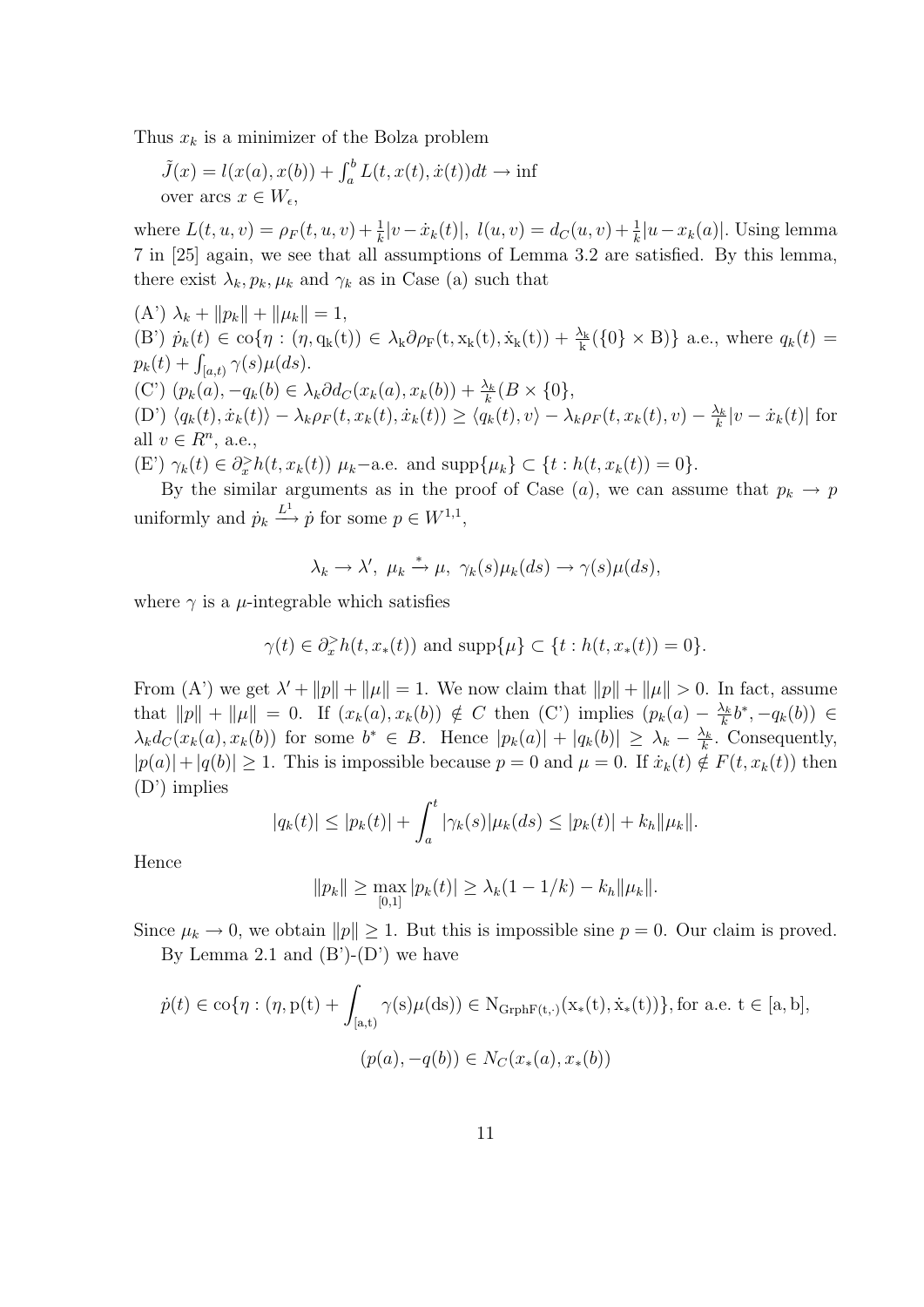and

$$
\langle p(t) + \int_{[a,t)} \gamma(s)\mu(ds)), \dot{x}_*(t) \rangle \ge \langle p(t) + \int_{[a,t)} \gamma(s)\mu(ds)), v \rangle
$$

for all  $v \in F(t, x_*(t))$ , a.e., Since  $||p|| + ||\mu|| = 1 - \lambda' > 0$  we can scale the multipliers such that  $||p|| + ||\mu|| = 1$ . Thus we obtain the conclusion of the theorem where  $\lambda = 0$ . The proof of the theorem is complete.  $\Box$ 

The rest of the paper is destined for some corollaries of Theorem 3.1.

When  $m = 1$ , (P) becomes a single objective optimal control problem. In this case, by putting  $w = 1$ , we have

**Corollary 3.3** ([25, Theorem 4]) Let  $x_*$  be a  $W^{1,1}$  local minimizer of (P). Assume that assumptions (H1)- (H4) are satisfied. Then there exist an arc  $p \in W^{1,1}$ , a non-negative constant  $\lambda$ , a positive Radon measure  $\mu$  and a  $\mu$ -integrable function  $\gamma : [a, b] \to \mathbb{R}^n$  such that

 $(i) \lambda + ||p||_{\infty} + ||\mu|| = 1,$ (ii)  $\dot{p}(t) \in \text{co}\{\eta : (\eta, q(t)) \in N_{\text{Grph}F(t,\cdot)}(x_*(t), \dot{x}_*(t))\}\ a.e.,$ (iii)  $(p(a), -q(b)) \in \lambda \partial g(x_*(a), x_*(b)) + N_C(x_*(a), x_*(b)),$  $(iv) \langle q(t), \dot{x}_*(t) \rangle = H(t, x_*(t), q(t)), \ a.e.,$ (v)  $\gamma(t) \in \partial_x^> h(t, x_*(t)) \mu-a.e.$  and  $supp\{\mu\} \subset \{t : h(t, x_*(t)) = 0\}.$ 

When (P) is a weak Pareto optimal control problem, from Example 2.5, we have

Corollary 3.4 Assume that  $x_*$  is a weak Pareto solution of  $(P)$  and assumptions (H1)-(H4) are satisfied. Then there exist an arc  $p \in W^{1,1}$ , a non-negative constant  $\lambda$ , a positive Radon measure  $\mu$ , a  $\mu$ -integrable function  $\gamma : [a, b] \to R^n$  and  $w \in R^m_+$  with  $\sum_{i=1}^m w_i = 1$ such that

(*i*)  $\lambda + ||p||_{\infty} + ||\mu|| = 1,$ (ii)  $\dot{p}(t) \in \text{co}\{\eta : (\eta, q(t)) \in N_{\text{Grph}F(t,\cdot)}(x_*(t), \dot{x}_*(t))\}\ a.e.,$ (iii)  $(p(a), -q(b)) \in \lambda \partial \langle w, g(x_*(a), x_*(b)) \rangle + N_C(x_*(a), x_*(b)),$  $(iv) \langle q(t), \dot{x}_*(t)\rangle = \langle H(t, x_*(t), q(t)) \rangle a.e.,$  $(v) \gamma(t) \in \partial_x^> h(t, x_*(t)) \mu-a.e.$  and  $supp\{\mu\} \subset \{t : h(t, x_*(t)) = 0\}.$ 

Let us give an illustrative example for Theorem 3.1.

Example 3.5 Consider the weak Pareto optimal control problem

minimize  $q(x(2)) = (x_1(2) - x_2(2), x_1(2))$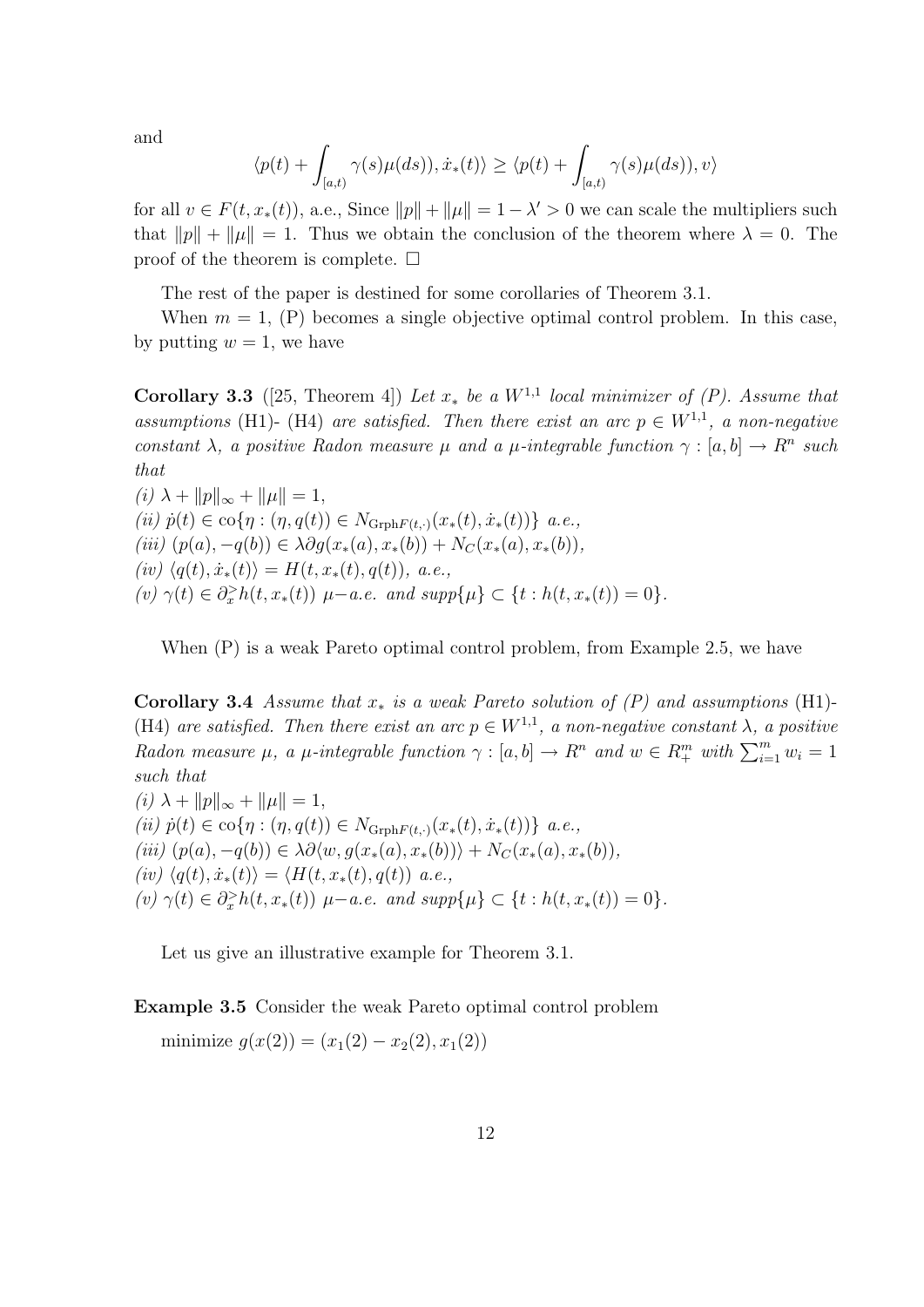over arcs  $x = (x_1, x_2) \in W^{1,1}([0, 2], R^2)$  which satisfy

$$
\begin{cases}\n(\dot{x}_1(t), \dot{x}_2(t)) \in F(t, x(t)), \\
x_2(t) \le 0 \text{ for all } t \in [0, 2], \\
(x_1(0), x_2(0)) = (0, -3),\n\end{cases}
$$

where

$$
F(t, x) := \begin{cases} [-1, 1] \times \{1\} & \text{if } t \le 1\\ \{t, 1\} \times \{1\} & \text{if } t > 1. \end{cases}
$$

Solution. Evidently, this is problem (P) with

$$
C = \{(0, -3)\} \times R^2 \text{ and } h(x_1, x_2) = x_2.
$$

For each  $w = (w_1, w_2), w_1 + w_2 = 1$  we have  $\langle w, g(x(2)) \rangle = x_1(2) - w_1x_2(2)$ . By a simple computation, we have

$$
H(t, (x_1, x_2), (q_1, q_2)) = \begin{cases} |q_1| + q_2 & \text{if } t \le 1\\ \max\{tq_1, q_1\} + q_2 & \text{if } t > 1. \end{cases}
$$

Assume that x is a solution of the problem. By Corollary 3.4, there exist  $\lambda \geq 0$ ,  $p, \mu, \gamma$ and  $w = (w_1, w_2) \in R_+^2$ ,  $w_1 + w_2 = 1$  such that assertions  $(i) - (v)$  are satisfied. Since

$$
\text{Grph}F(t, \cdot) = \begin{cases} R^2 \times ([-1, 1] \times \{1\}) & \text{if } t \le 1 \\ R^2 \times (\{t, 1\} \times \{1\}) & \text{if } t > 1, \end{cases}
$$

we get

$$
N_{\text{Grph}F(t,\cdot)}(x(t),\dot{x}(t)) = \begin{cases} \{(0,0)\} \times N_{[-1,1] \times \{1\}}(\dot{x}(t)) & \text{if } 0 \le t \le 1\\ \{(0,0)\} \times N_{\{t,1\} \times \{1\}}(\dot{x}(t)) & \text{if } t > 1. \end{cases}
$$

Hence (ii) implies that  $\dot{p} = (0, 0)$ . Consequently,  $p = (p_1, p_2)$ , where  $p_1$  and  $p_2$  are constants. From  $(iii)$  we have

$$
p(2) + \int_0^2 \gamma(s)d\mu = (-\lambda, \lambda w_1). \tag{11}
$$

Since  $h(t, x) = x_2$ , from (v) we get  $\gamma(t) = (0, 1)$ . Hence (11) implies

$$
p_1 = -\lambda, \ p_2 + \mu[0, 2] = \lambda w_1. \tag{12}
$$

Since  $\dot{x}_2 = 1, x_2 = t - 3$  and so supp $\mu \subset \{t \in [0, 2] : t - 3 = 0\} = \emptyset$ . Consequently,  $\mu[0, 2] = 0$ . We now have from  $(iv)$  that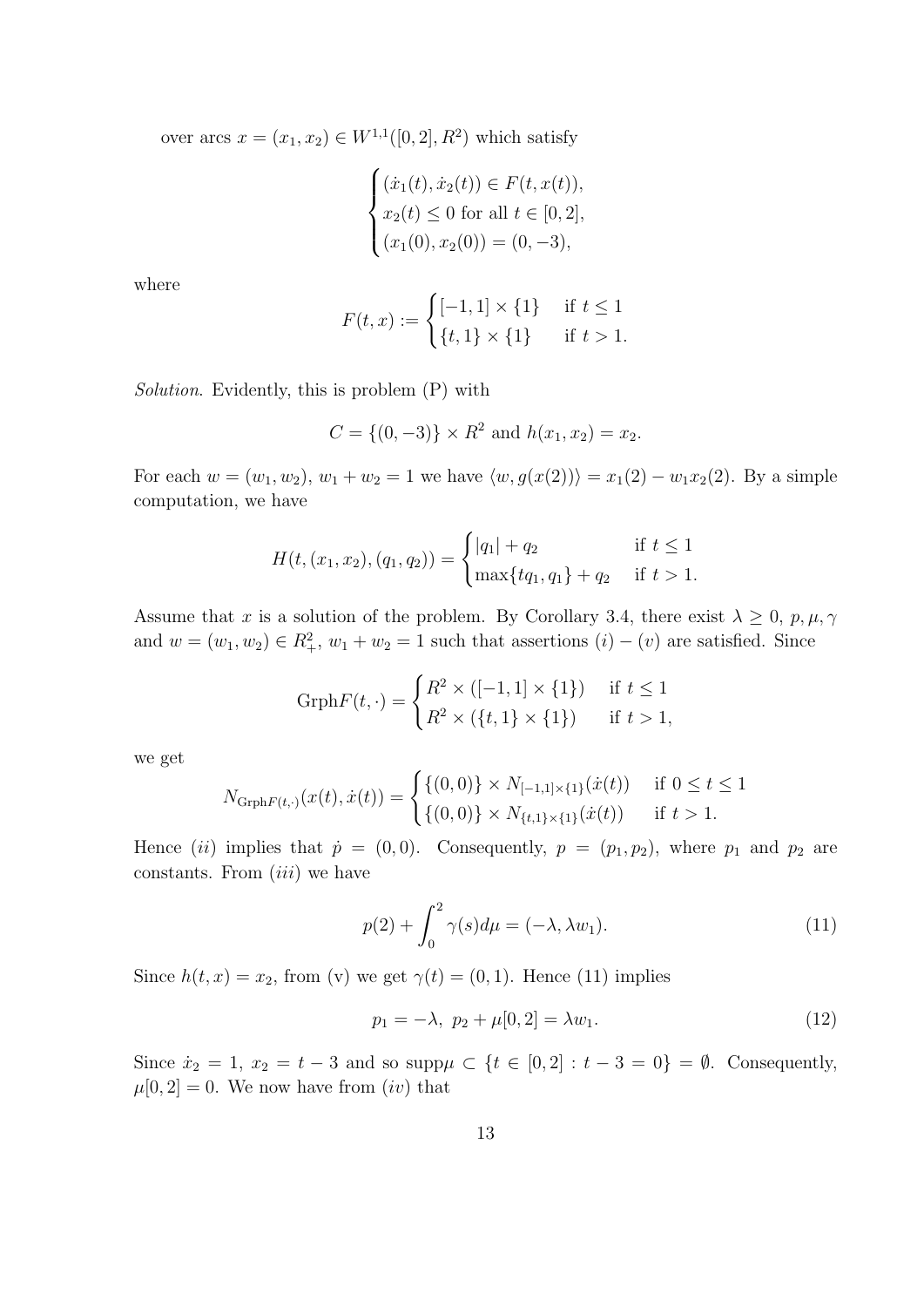$$
p_1 \dot{x}_1 = \begin{cases} |p_1| & \text{if } 0 \le t \le 1\\ \max\{tp_1, p_1\} & \text{if } 1 < t \le 2. \end{cases}
$$

Since  $p_1 = -\lambda \leq 0$ , one has

$$
p_1 \dot{x}_1 = \begin{cases} -p_1 & \text{if } 0 \le t \le 1\\ p_1 & \text{if } 1 < t \le 2. \end{cases}
$$

If  $\lambda = 0$  then (12) implies  $p_1 = 0$ ,  $p_2 = p_2 + \mu[0, 2] = 0$ . But (i) implies  $1 = \lambda + |p_1| +$  $|p_2| + \mu[0,2] = |p_2|$  which is absurd. Hence we must have  $p_1 = -\lambda \neq 0$ . It follows that

$$
\dot{x}_1 = \begin{cases} -1 & \text{if } 0 \le t \le 1 \\ 1 & \text{if } 1 < t \le 2 \end{cases}
$$

and so

$$
x_1 = \begin{cases} -t & \text{if } 0 \le t \le 1 \\ t-2 & \text{if } 1 < t \le 2. \end{cases}
$$

Thus we showed that if  $x_*(x_1, x_2)$  is a solution of the problem then  $x_{2*} = t - 3$  and

$$
x_{1*} = \begin{cases} -t & \text{if } 0 \le t \le 1 \\ t-2 & \text{if } 1 < t \le 2. \end{cases}
$$

Acknowledgements The authors would like to thank the referees for many suggestions and comments.

#### References

- [1] C. Berge, Topological Space, Oliver and Boyd Ltd, 1963.
- [2] S. Bellaassali and A. Jourani, Necessary optimality conditions in multiobjective dynamic optimization, SIAM. J. Con. Optim, 42(2004), pp. 2043-2061.
- [3] V. Bhaskar, S.K. Gupta and A.K. Ray, Applications of multiobjiective optimization in chemical engineering, Reviews Chem. Eng., 16(2000), pp. 1-54.
- [4] J. M. Borwein and Q. J. Zhu, Techniques of Variational Analysis, Springer, 2005.
- [5] F. H. Clarke, Optimization and Nonsmooth Analysis, SIAM, Society for Industrial and Applied Mathematics, Philadelphia, 1990.
- [6] G. Debreu, Theory of Value, Jonh Wiley and Sons, New York, 1959.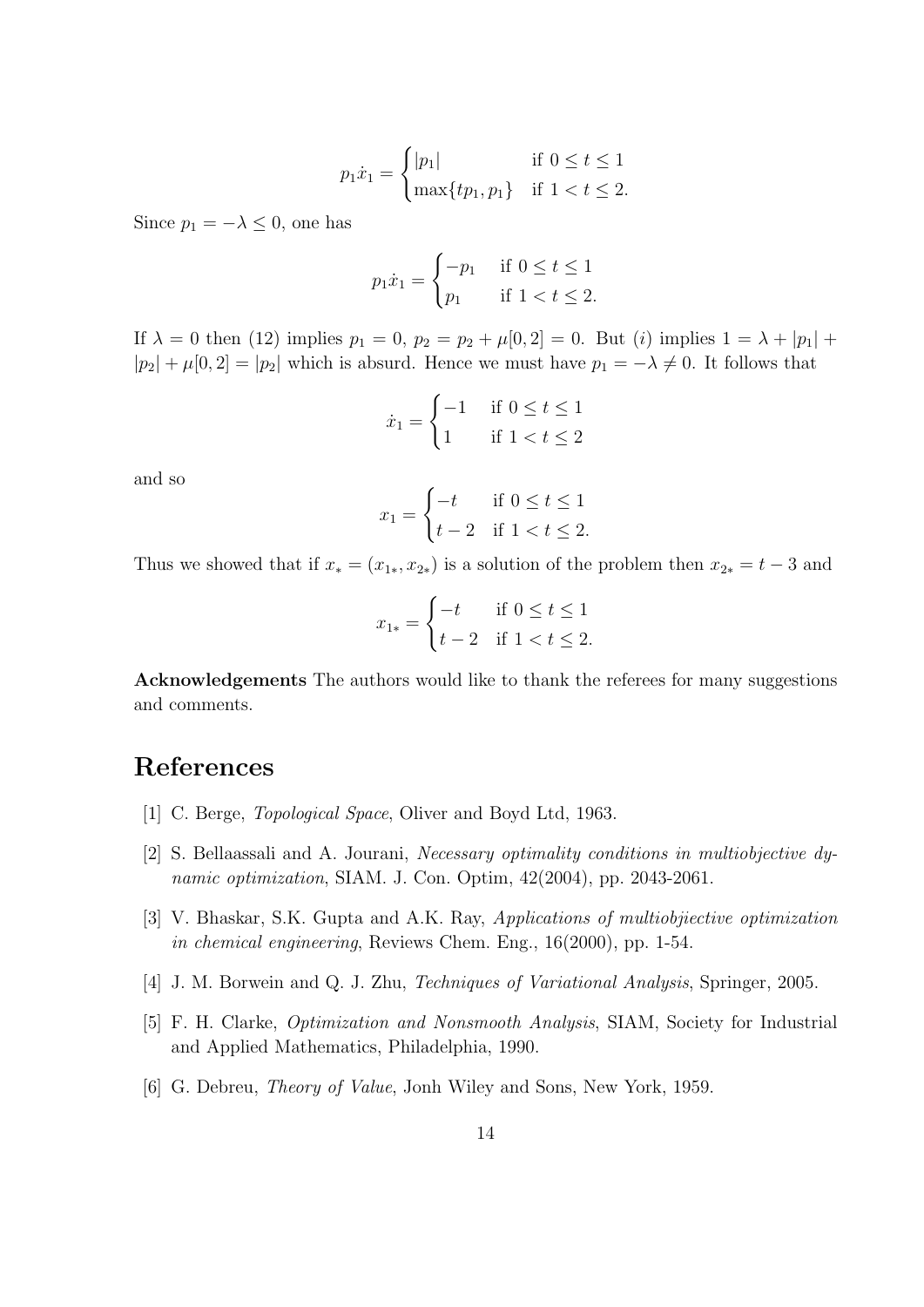- [7] R. Gabasov, F. M. Kirillova and B. Mordukhovich , The discrete maximum principle, Dokl. Akad. Nauk SSSR, 213(1973), pp. 19-22. (Russian; English transl. in Soviet Math. Dokl. 14(1973), pp. 1624-1627).
- [8] F. Hirsch and G. Lacombe, Elements of Funtional Analysis, Springer 1999.
- [9] A. Ioffe, Euler-Lagrange and Hamiltonian formalisms in dynamic optimization, Tran. AMS., 349(1997), pp. 2871-2900.
- [10] A. Ioffe and V. M. Tihomirov, *Theory of Extremal Problems*, North-Holland publishing Company, 1979.
- [11] P. D. Loewen and R. T. Rockafellar, Optimal control of unbounded differential inclusions, SIAM J. Control and Optim. 32(1994) pp. 442- 470.
- [12] P. D. Loewen and R. T. Rockafellar, Bolza problems with general time constraints, SIAM J. Control Optim. 35(1997), pp. 2050-2069.
- [13] B. S. Mordukhovich, Variational Analysis and Generalized Differentiation I, II, Springer, 2006.
- [14] B. S. Mordukhovich and N. M. Nam, Variational stability and marginal functions via generalized differentiation, Math. Oper. Res. 30(2005), pp. 800-816.
- [15] B. S. Mordukhovich, Optimization and finite difference approximations of nonconvex differential inclusions with free time, in Nonsmooth Analysis and Geometric Method in Deterministic Optimal Control, edited by B.S. Mordukhovick and H. J. Sussmann, Springer, New York (1996), pp. 153-202.
- [16] B. S. Mordukhovich, Discrete approximations and refined Euler-Lagrange conditions for nonconvex differential inclusions, SIAM J. Conttrol Optim., 33 (1995), pp. 882- 915.
- [17] B. S. Mordukhovich, Approximation Methods in Problems of Optimization and Control, Nauka, Moscow 1988.
- [18] B. S. Mordukhovich, Nonsmooth Analysis with nonconvex generalized differentials and adjoint mappings, Dokl. Akad. Nauk BSSR 28(1984), pp. 976-979.
- [19] B. S. Mordukhovich, Maximum principle in problems of time optimal control with nonsmooth constraints, J. Appl. Math. Mech, 40(1976), pp. 960-969.
- [20] R. T. Rockafellar, Hamilton-Jacobi theory and parametric analysis in fully convex problems of optimal control, J. Global Optim. 248(2004), pp. 419-431.